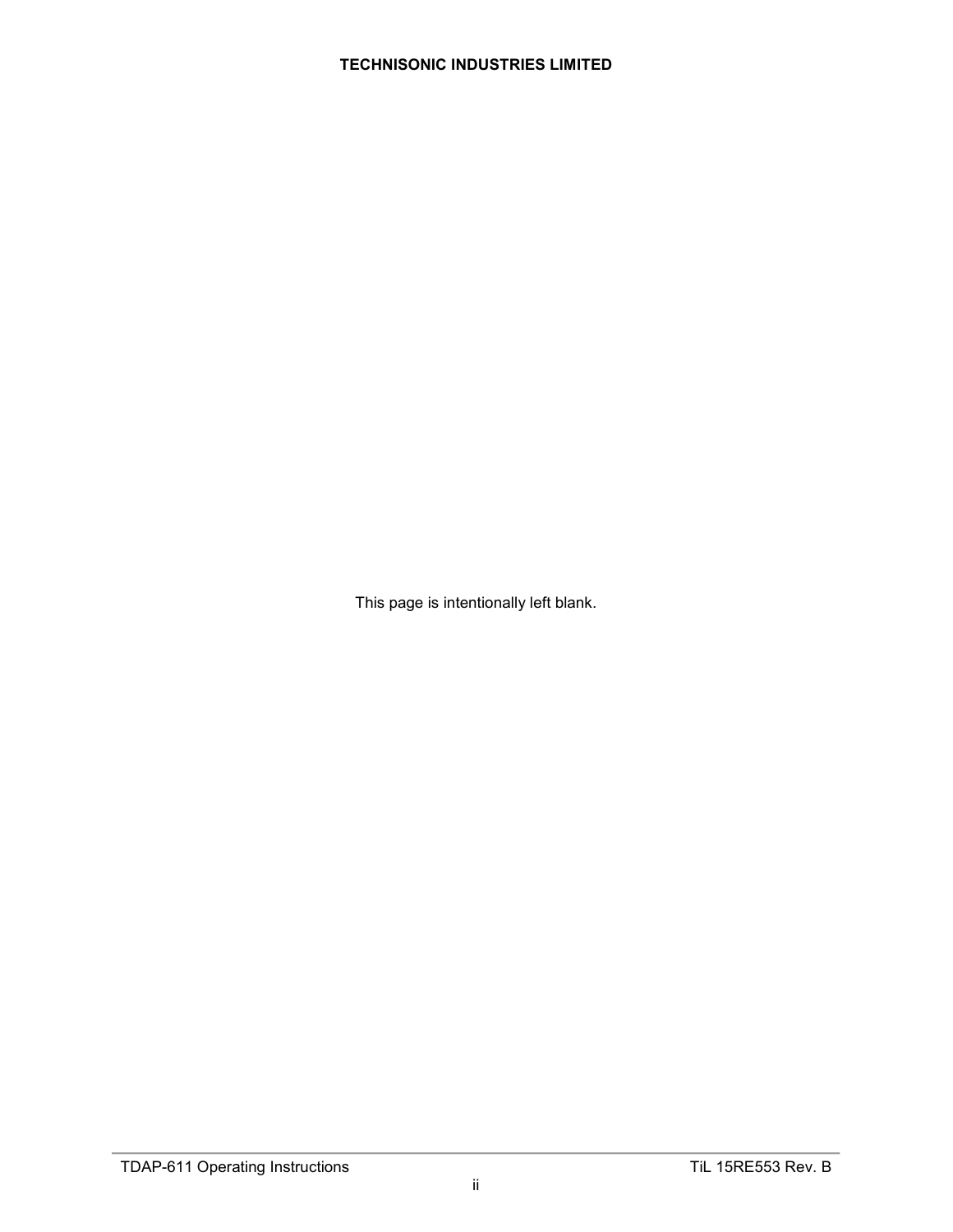| <b>REVISION HISTORY</b><br>[15RE553] |                                                                                                  |                                                                                                                                                  |                |      |  |  |
|--------------------------------------|--------------------------------------------------------------------------------------------------|--------------------------------------------------------------------------------------------------------------------------------------------------|----------------|------|--|--|
|                                      | For the most current revision of this document, please check the Technisonic website: www.til.ca |                                                                                                                                                  |                |      |  |  |
| <b>REV</b>                           | PAGE                                                                                             | <b>DESCRIPTION</b><br><b>DATE</b><br>EDITED BY                                                                                                   |                |      |  |  |
| N/C                                  |                                                                                                  | Original document release.                                                                                                                       | May 06, 2016   | A.L. |  |  |
| A                                    | 1                                                                                                | Sections 1.1 & 1.2 are clarified.                                                                                                                | April 16, 2018 | A.L. |  |  |
|                                      | 1                                                                                                | Added a new Section 1.3: Model Variation &<br>renumbered accordingly.                                                                            |                |      |  |  |
| B                                    | Ť                                                                                                | Corrected Front Panel image to show proper<br>Live and Key configurations.                                                                       | Feb. 12, 2019  | A.L. |  |  |
|                                      | $\overline{7}$                                                                                   | Section 2.4: Corrected instructions regarding<br>Live and Key settings. Removed mention of<br>switch detent position since it is not applicable. |                |      |  |  |
|                                      |                                                                                                  |                                                                                                                                                  |                |      |  |  |
|                                      |                                                                                                  |                                                                                                                                                  |                |      |  |  |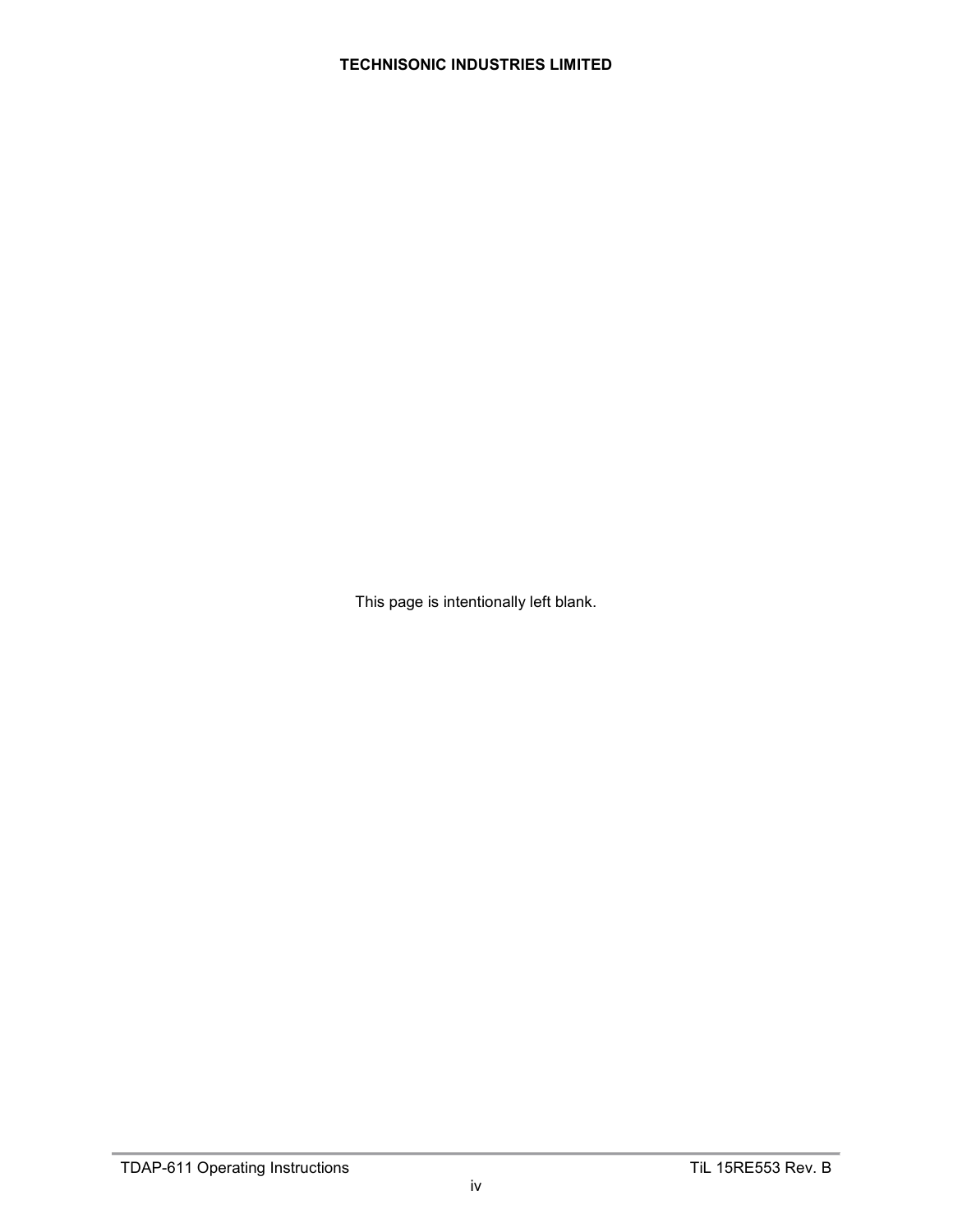# **NOTES**

#### **ESD CAUTION**



This unit contains static sensitive devices. Wear a grounded wrist strap and/or conductive gloves when handling printed circuit boards.

#### **WARNING AND DISCLAIMER**

Changes or modifications not expressly approved by Technisonic Industries could void the user's authority to operate the equipment.

This manual is designed to provide information about the TDAP-611. Every effort has been made to make this manual as complete and accurate as possible.

#### **WARRANTY INFORMATION**

The Model TDAP-611 Audio Panel is under warranty for one year from date of purchase. Failed units caused by defective parts or workmanship should be returned to:

Technisonic Industries Limited 240 Traders Boulevard Mississauga, Ontario L4Z 1W7

Tel: (905) 890-2113 Fax: (905) 890-5338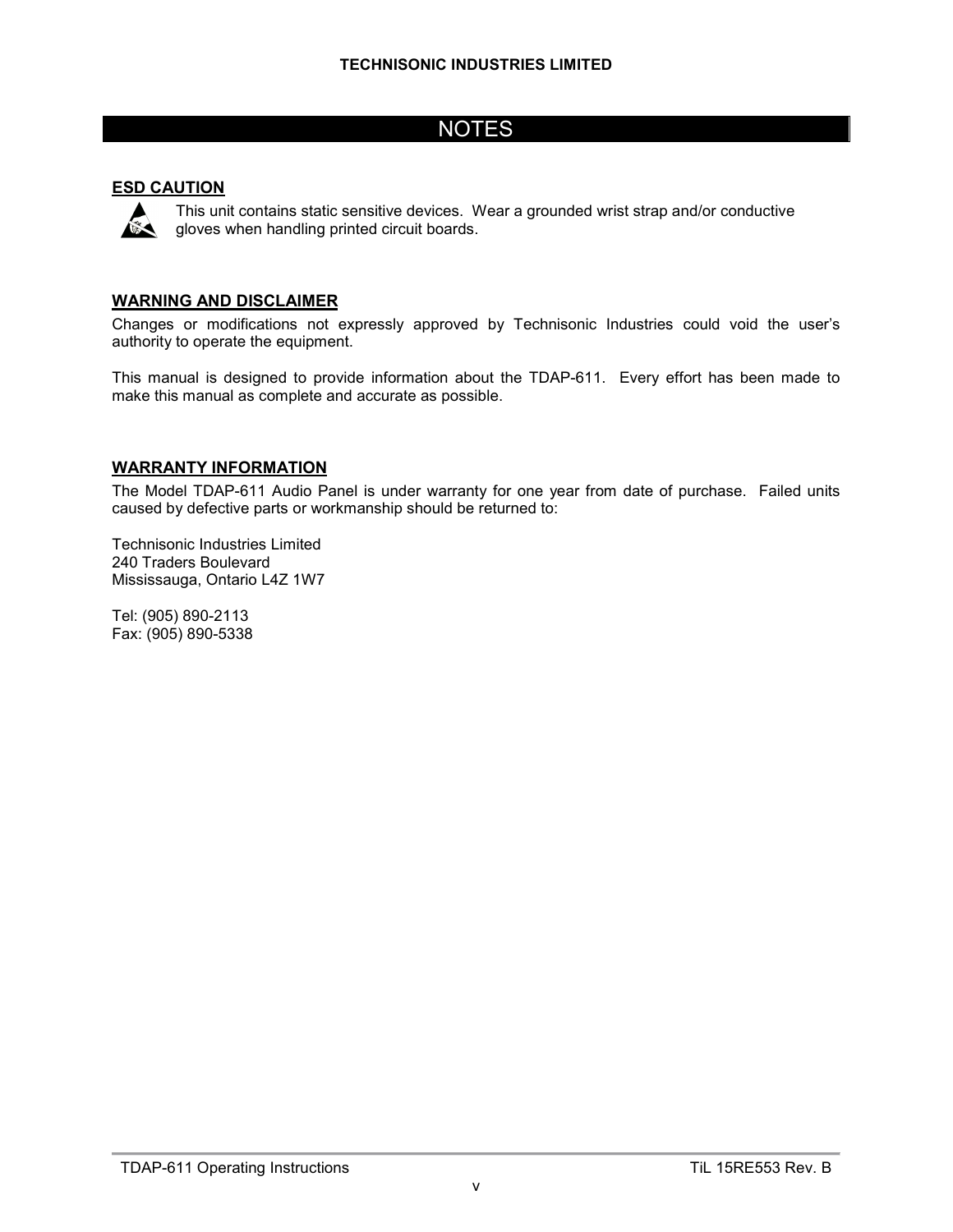## **SUMMARY OF DO-160G ENVIRONMENTAL TESTING**

Summary of DO-160G Environmental Testing for the Technisonic Model TDAP-611 Audio Panel:

| <b>Conditions</b>                                                                        | Paragraph | <b>Category</b> |
|------------------------------------------------------------------------------------------|-----------|-----------------|
| Temperature and Altitude                                                                 | 4.0       | A2, B2, D1      |
| <b>Temperature Variation</b>                                                             | 5.0       | B               |
| Humidity                                                                                 | 6.0       | A               |
| Operational Shocks and Crash Safety                                                      | 7.0       | B               |
| Profile M<br>Vibration:<br>Sinusoidal<br>Profile B<br>Random<br>Sine-on-random Profile G | 8.0       | S, U            |
| <b>Magnetic Effect</b>                                                                   | 15.0      | Z               |
| Power Input                                                                              | 16.0      | B               |
| <b>Voltage Spike</b>                                                                     | 17.0      | B               |
| <b>Audio Frequency Susceptibility</b>                                                    | 18.0      | B               |
| <b>Induced Signal Susceptibility</b>                                                     | 19.0      | <b>ACE</b>      |
| Radio Frequency Susceptibility                                                           | 20.0      | T               |
| <b>Emission of Radio Frequency Energy</b>                                                | 21.0      | M               |
| Lightning Induced Transient Susceptibility                                               | 22.0      | A3E3XX          |
| Electrostatic Discharge                                                                  | 25.0      | A               |
| Fire, Flammability                                                                       | 26.0      | C               |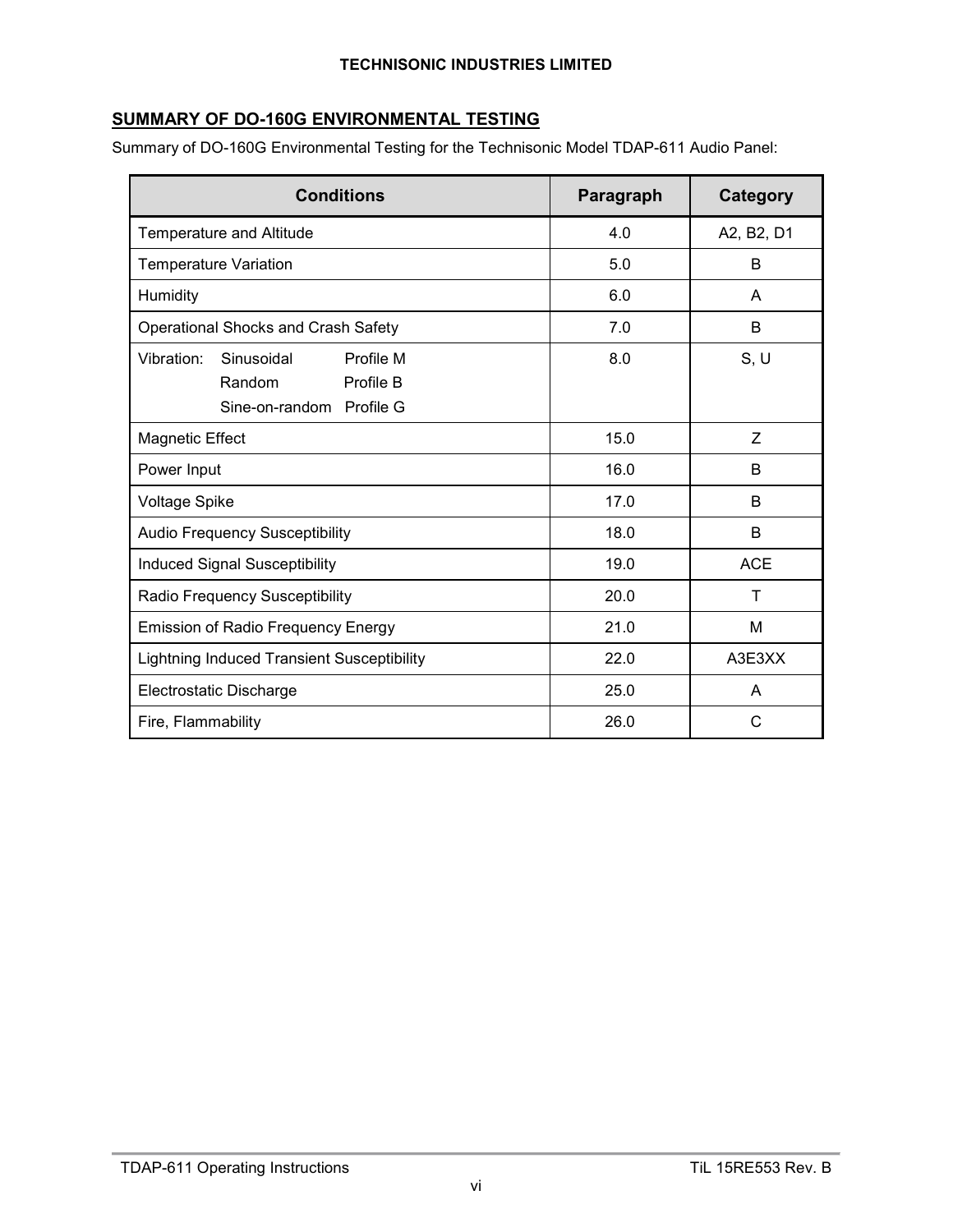# TABLE OF CONTENTS

| <b>SECTION</b> | TITLE                                                             | <b>PAGE</b>    |
|----------------|-------------------------------------------------------------------|----------------|
| $\overline{1}$ | <b>GENERAL DESCRIPTION</b>                                        |                |
| 1 <sub>1</sub> |                                                                   |                |
| 1.2            |                                                                   |                |
| 1.3            |                                                                   |                |
| 14             |                                                                   | $\overline{2}$ |
| 1.5            |                                                                   | 3              |
| 1.5.1<br>1.5.2 |                                                                   | 3<br>3         |
| 1.5.3          |                                                                   | 3              |
| 1.5.4          |                                                                   | 3              |
| 1.5.5          | INDUCED SIGNAL SUSCEPTIBILITY, RF SUSCEPTIBILITY, AND RF EMISSION | 3              |
|                |                                                                   |                |
| $\overline{2}$ | <b>OPERATING INSTRUCTIONS</b>                                     |                |
| 2.1            | <b>FRONT PANEL</b>                                                | 5              |
| 2.2            |                                                                   | 6              |
| 2.3            |                                                                   | 6              |
| 2.4            |                                                                   |                |
| 2.5            |                                                                   |                |
| 2.6            |                                                                   | 8              |
| 2.7<br>2.8     | TONE ALERTING                                                     | 8<br>8         |
| 2.9            |                                                                   | 9              |
| 2.10           |                                                                   | 9              |
|                |                                                                   |                |
|                |                                                                   | 10             |

# **LIST OF FIGURES**

| <b>FIGURE</b> | n in La | <b>PAGE</b> |
|---------------|---------|-------------|
|               |         |             |

# **LIST OF TABLES**

| <b>TABLE</b> |  |
|--------------|--|
|              |  |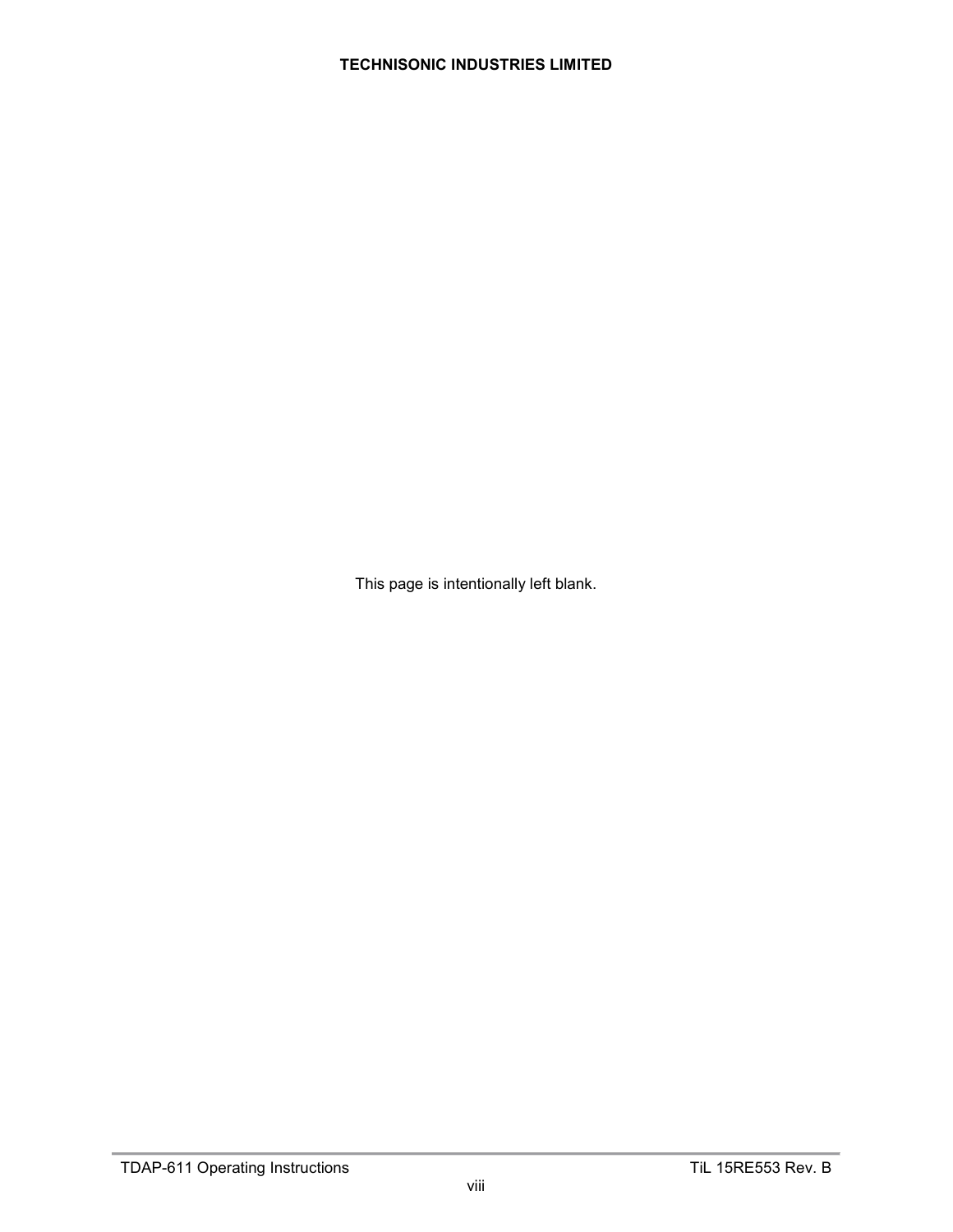# SECTION 1: GENERAL DESCRIPTION

#### **1.1 INTRODUCTION**

This publication provides operating information on the TDAP-611 Audio Panel. The TDAP-611 is only available with Night Vision Goggle (NVG) optimized panel lighting.

#### **1.2 DESCRIPTION**

The Technisonic Digital Audio Panel (TDAP) Audio Management System TDAP-611 is a panel mounted Digital Audio System that provides centralized control and management for all audio signals within the airframe for up to 7 distinct Users (Pilot, Co-pilot, and five passengers) with varying degrees of connectivity depending on their station.

The TDAP-611 connects to all aircraft Transceivers (up to a maximum of 8 distinct Transceiver Inputs), Navigational Receivers (up to a maximum of 8 distinct Receiver Inputs), Externally Alerting Sirens, and User Headsets. The unit includes functionality allowing expansion to an external PA or Paging system; it also supports full Simulcast transmitting as well as Monitor Only functionality amongst all connected Transceivers.

To reduce pilot workload and avoid operational problems, ACCESS/D™ systems have auto-RX switching when a transmitter is selected. The TDAP-611 has front panel selectable and adjustable VOX, LIVE, or KEYED intercom (ICS) functions.

An EMERGENCY mode locking toggle provides "straight through" or "fail-passive" transmit and receive audio for the pilot or other user on a pre-set radio.

In the NORMAL position (front panel LED is green), the pilot's audio is provided as selected by all of the panel controls and is part of the ICS system. Separate RX and ICS volume controls are provided on the panel along with an ICS VOX threshold control.

#### **1.3 MODEL VARIATION**

There is no model variation. The TDAP-611 is only available with Night Vision Goggle (NVG) optimized panel lighting.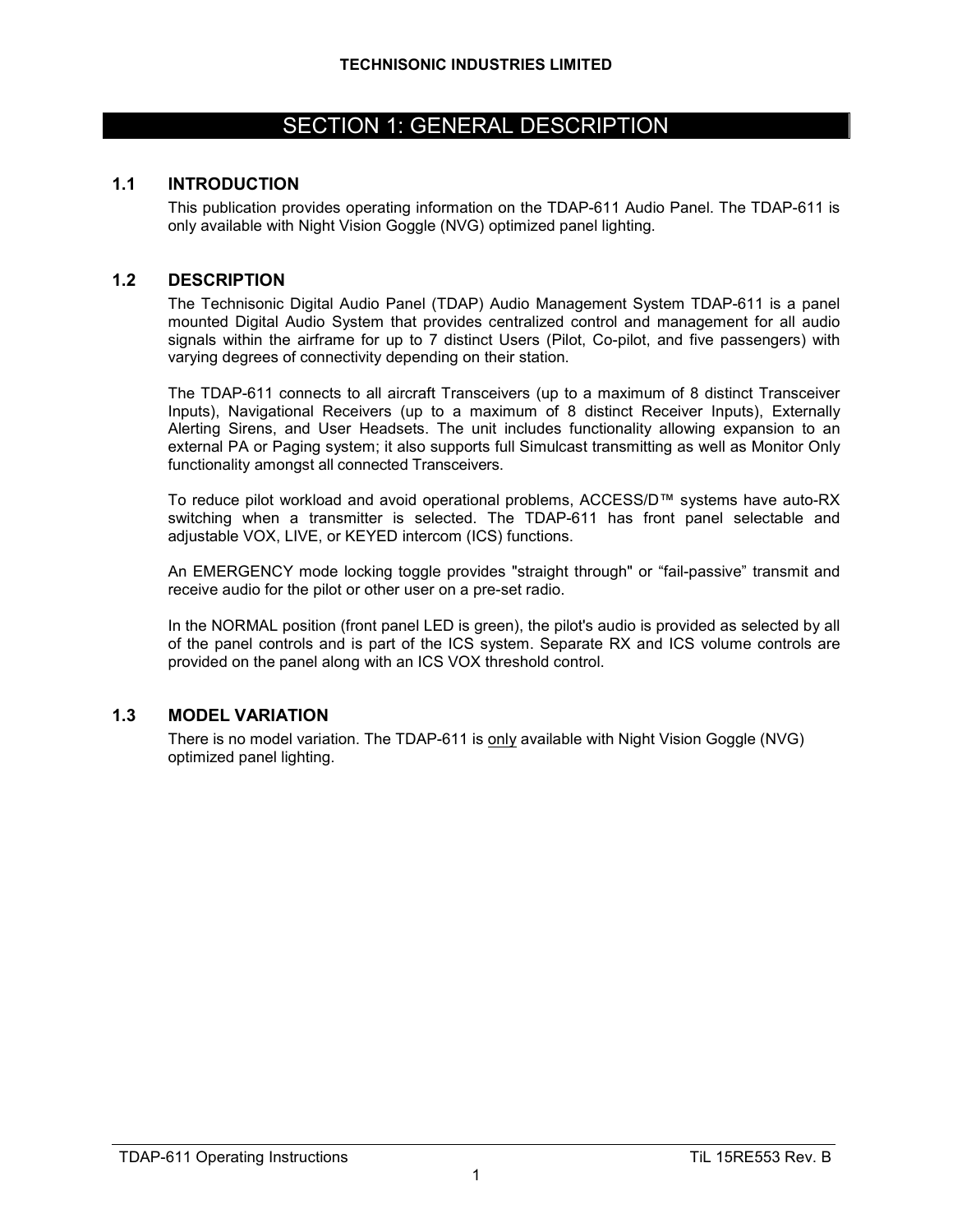# **1.4 TECHNICAL CHARACTERISTICS**

|  |  | <b>TDAP-611 GENERAL SPECIFICATIONS</b> |
|--|--|----------------------------------------|
|--|--|----------------------------------------|

| <b>MODEL TDAP-611 - ACCESS/A Audio Controller:</b> |  |
|----------------------------------------------------|--|
| <b>PHYSICAL CHARACTERISTICS:</b>                   |  |
| <b>POWER SOURCE REQUIREMENTS:</b>                  |  |
| Backlighting Input:                                |  |
| <b>TECHNICAL CHARACTERISTICS:</b>                  |  |
| <b>ENVIRONMENTAL:</b>                              |  |

**TABLE 1:** TDAP-611 General Specifications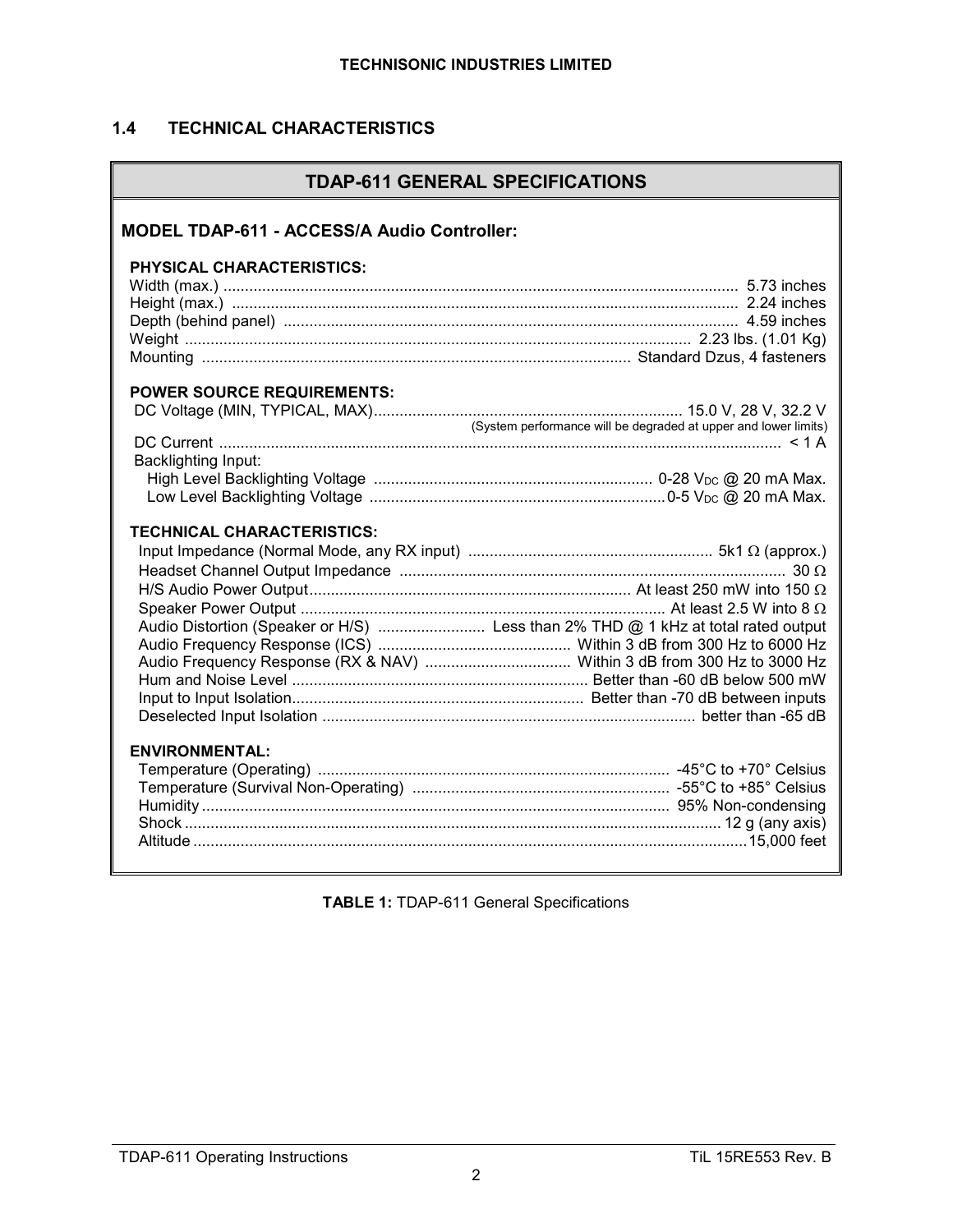#### **1.5 SYSTEM LIMITATIONS**

A summary of the relevant system limitations is given below.

#### **1.5.1 POWER LIMITATIONS**

With Standard Set-up, which consists of seven headsets connected, a power output of not less than 250 mW is delivered per headset (as represented by 150 ohms).

Nominal microphone input: 250 mVrms; Nominal Communications/Navigational Input: 2.5 Vrms.

#### **1.5.2 FREQUENCY RESPONSE LIMITATIONS**

In accordance with the provisions made in RTCA/DO-214 Sections 2.8.1 and 1.5.1, the communications transmit out and receiver channels (communications and navigational) possess an effective bandwidth of 300 Hz – 3000 Hz with a maximum amplitude variation of 3 dB within the frequency range.

#### **1.5.3 CROSSTALK LIMITATIONS**

To ensure that the crosstalk specifications are in accordance with the applicable sections of DO-214, it is essential that

- 1) Manufacturer's maximum microphone input voltage of -4.7 dBu must not be exceeded in order to avoid jeopardising input to microphone output crosstalk results, particularly at the low frequency end.
- 2) In the instance where only two access units are daisy chained via their ICS tie-lines, a resistor of not greater than 600 ohms must be maintained across the ICS tie-line in order to avoid jeopardising station to station crosstalk results in RX mode at the high frequency end.

When multiple transceivers are selected for simulcast operation, they are bound together at the station output; thus, they are also bound together for other stations as well and defeat crosstalk measurements. All measurements are based on single transceiver (TX) selection.

#### **1.5.4 TRANSMISSION PRIORITY**

Where Pilot and Co-pilot transmit simultaneously, the Pilot transmissions take precedence over those of the Co-pilot. Co-pilot transmissions in this case would be rendered inactive.

### **1.5.5 INDUCED SIGNAL SUSCEPTIBILITY, RF SUSCEPTIBILITY, AND RF EMISSION**

The wiring connections called out in Chapter 2 describe shield terminations for minimum ground loop noise. The test harnesses used for RTCA/DO-160 Sections 19, 20, and 21 – Induced Signal Susceptibility, RF Susceptibility, and Emission of RF Energy respectively – used shield terminations at both ends of the cable. Should RF susceptibility pose a problem in a particular installation, the installer may wish to try terminating shields at both ends of the cable. If this does not produce satisfactory results, then double shielding may be required.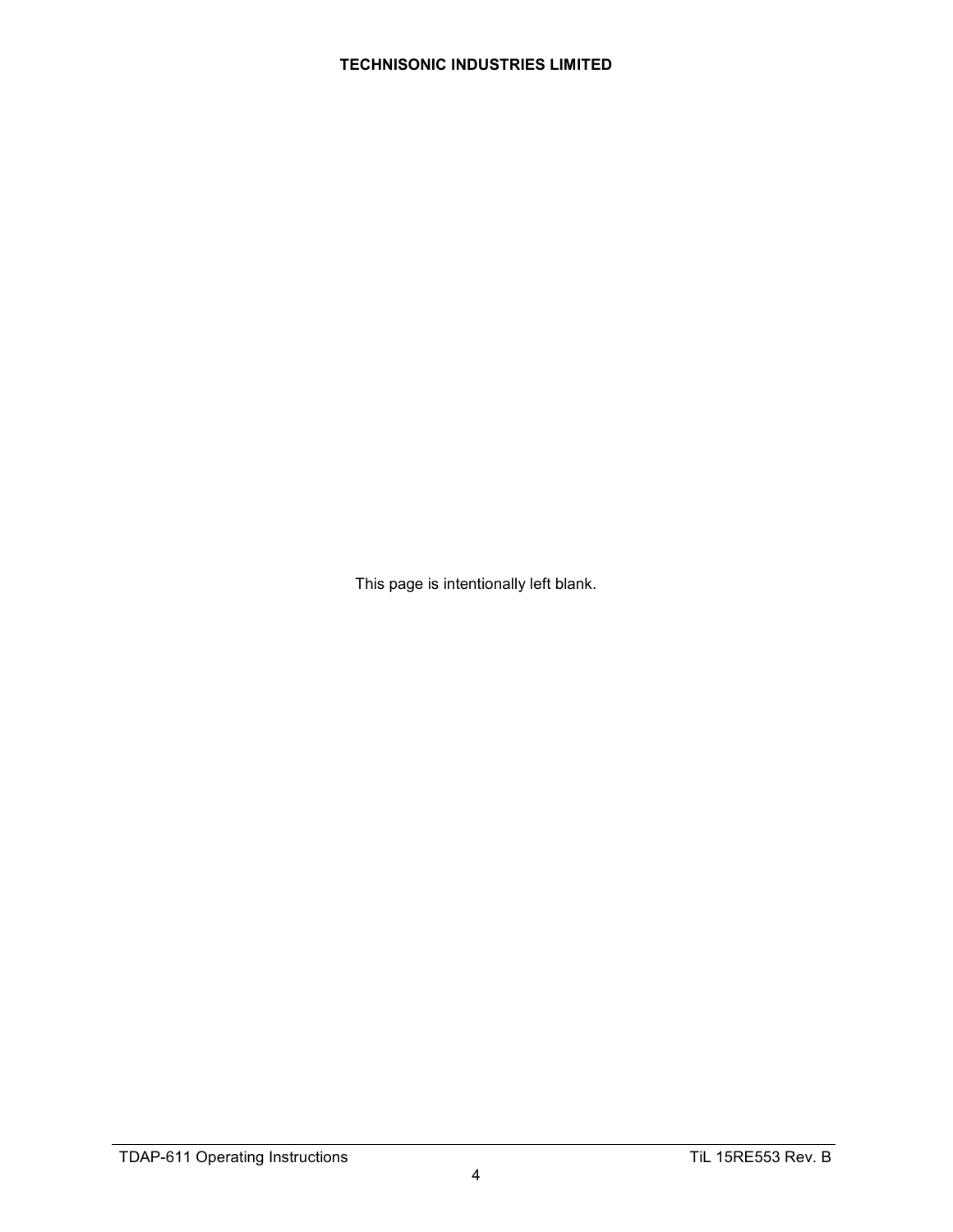# SECTION 2: OPERATING INSTRUCTIONS

#### **2.1 FRONT PANEL**

This section explains the operation of the TDAP-611 Audio Panel, and how to use the system in a typical aircraft environment. All normal user controls are on the front panel of the unit and are either variable rotating controls, or selectable pushbutton switches.

The exact radio legends on the buttons of the TDAP-611 may vary from the illustration shown, due to the final legend inserted into the buttons that is installed for the specific aircraft installation. For a full view of the controls given, please see Figure 1. All rotary controls are illuminated for night flight.



**FIGURE 1:** TDAP-611 Front Panel Operators Switches and Control

The top row of variable controls sets the level of the incoming RX or RECEIVER audio from the associated Communications Transceiver radio as listed on the button immediately below the knob (COM1, COM2, etc. through to COM8). The volume controls also have a push-on / pull-off functionality that selects which of the incoming receiver audio will be sent to the crew headsets. The volume control and the switch function independently of each other. Pull out the switch to be able to monitor the receiver audio and adjust the volume to the desired level.

The middle row of pushbuttons selects the transceiver (or COM radio) to be used when transmitting. When a COM transceiver has been selected, its associated indicator will be illuminated and any incoming RX or RECEIVER audio will be sent to the crew headsets. This function is often referred to as Auto-RX select. Press the button again to deselect the COM transceiver.

Any combination of RX sources may be selected at one time for system monitoring purposes. Multiple TX destinations may also be selected by pressing in two or more buttons simultaneously to set up simulcast operation. Pressing any TX button in automatically resets any previous selection, but RX selections are independent push on / push off switches.

The left-most pushbuttons are normally for AM COM transceivers; the remaining pushbuttons are for tactical radios.

The dual-concentric knobs at the right side of the unit adjust ICS VOLUME (intercom, inner knob) and RX VOLUME (outer knob).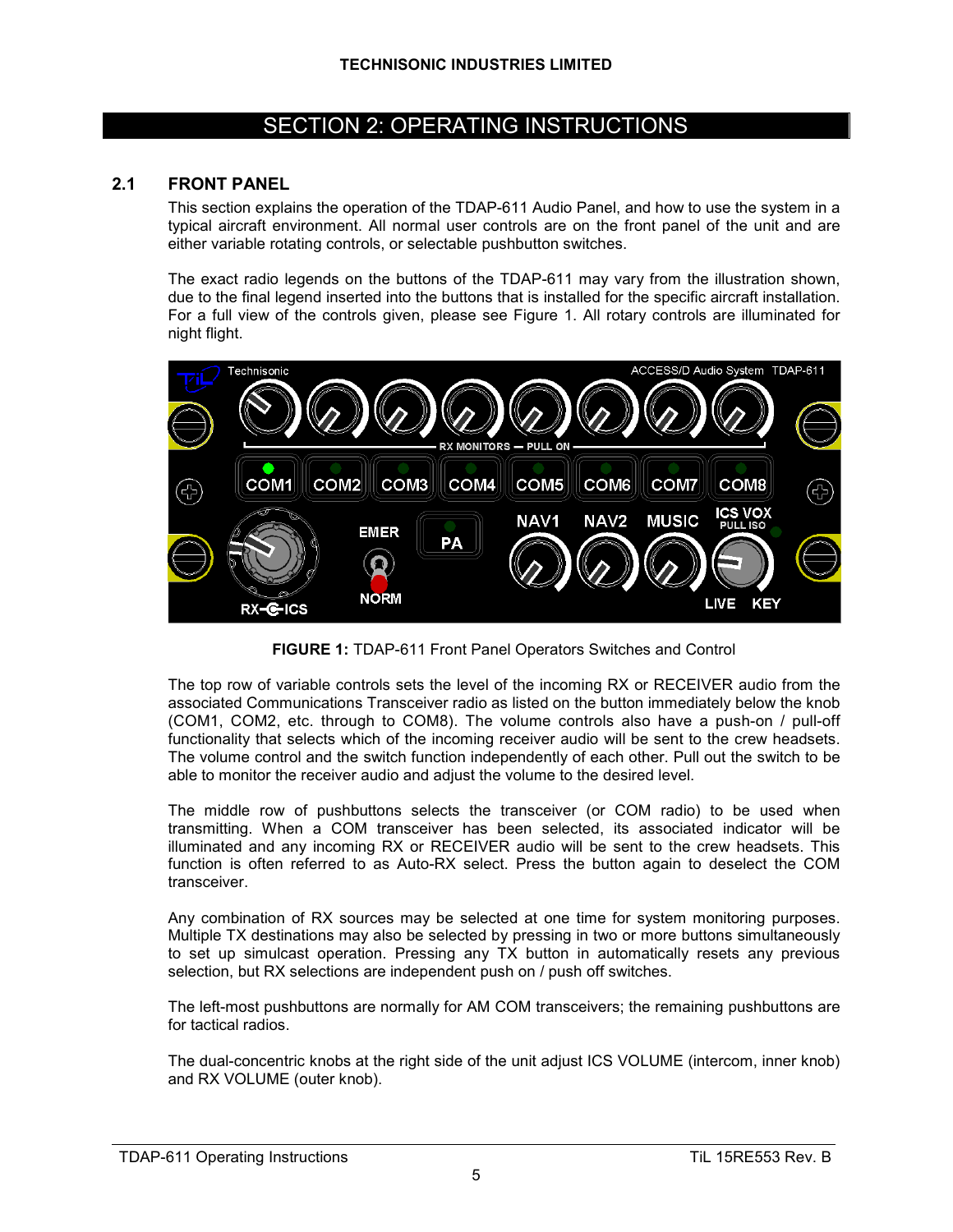Selecting the PA pushbutton deselects any active COM transceiver; however, the COM transceiver set-up is stored in memory, so deselecting the PA pushbutton will restore your original set-up. When the PA is selected, all transmit audio will be delivered to the PA system.

The bottom row of variable controls sets the level of the incoming RX (receiver) audio (or MUSIC, for the knob furthest to the right) from the associated Navigation Receivers or connected music player. The volume controls also have a push-on / pull-off functionality that selects which of the incoming receiver audio will be sent to the crew headsets. The volume control and the switch function independently of each other. Pull out the switch to be able to monitor the receiver audio and adjust the volume for the desired level.

The knob at the far right adjusts the VOX LEVEL of the INTERCOM as well as its exact mode of operation (KEY, VOX, or LIVE). The VOX control also has a push-on / pull-off functionality that controls the ICS Mode of the audio controller (all connected or CREW/PAX ISOLATION). An indicator beside the knob shows which mode the audio controller is in.

#### **2.2 COM SELECTION AND VOLUME CONTROLS**

To select a COM transceiver to transmit on, press the associated COM SELECT pushbutton (middle row of the front panel). When selected, the associated indicator will be illuminated. All RECEIVER audio associated with that COM transceiver will be heard by the crew. When a crew member transmits, only his/her activated microphone audio will be sent to the associated COM transceiver. The pilot has transmit priority over the co-pilot.

To transmit on multiple radios at the same time (Simulcast), press multiple pushbuttons at the same time. All activated COM transceiver indicators will illuminate.

To deselect a COM transceiver, press the associated pushbutton again. The associated indicator will no longer be illuminated.

To monitor the RECEIVER audio of a specific COM transceiver without selecting it for transmit, pull the associated RX LEVEL volume knob (top row of the front panel) out. Now, all receiver audio associated with that COM transceiver will be heard by the crew.

The RX LEVEL volume control knob (top row) controls the volume level of the specific COM transceiver it is associated with in order to balance the levels coming from various radio sources. The MAIN RX VOLUME control (outer control of the dual concentric knob on the bottom left of the front panel) controls the volume level of all COM transceivers at once.

### **2.3 NAV SELECTION AND VOLUME CONTROLS**

To monitor the RECEIVER audio of a specific NAV receiver, pull the associated RX LEVEL volume knob (bottom row of the front panel) out; now, all receiver audio associated with that NAV transceiver will be heard by the crew.

The RX LEVEL volume control knob (bottom row) controls the volume level of the specific NAV Receiver(s) it is associated with in order to balance the levels coming from various radio sources. The MAIN RX VOLUME control (outer control of the dual concentric knob on the bottom left of the front panel) controls the volume level of all NAV transceivers at once (as well as all COM transceivers).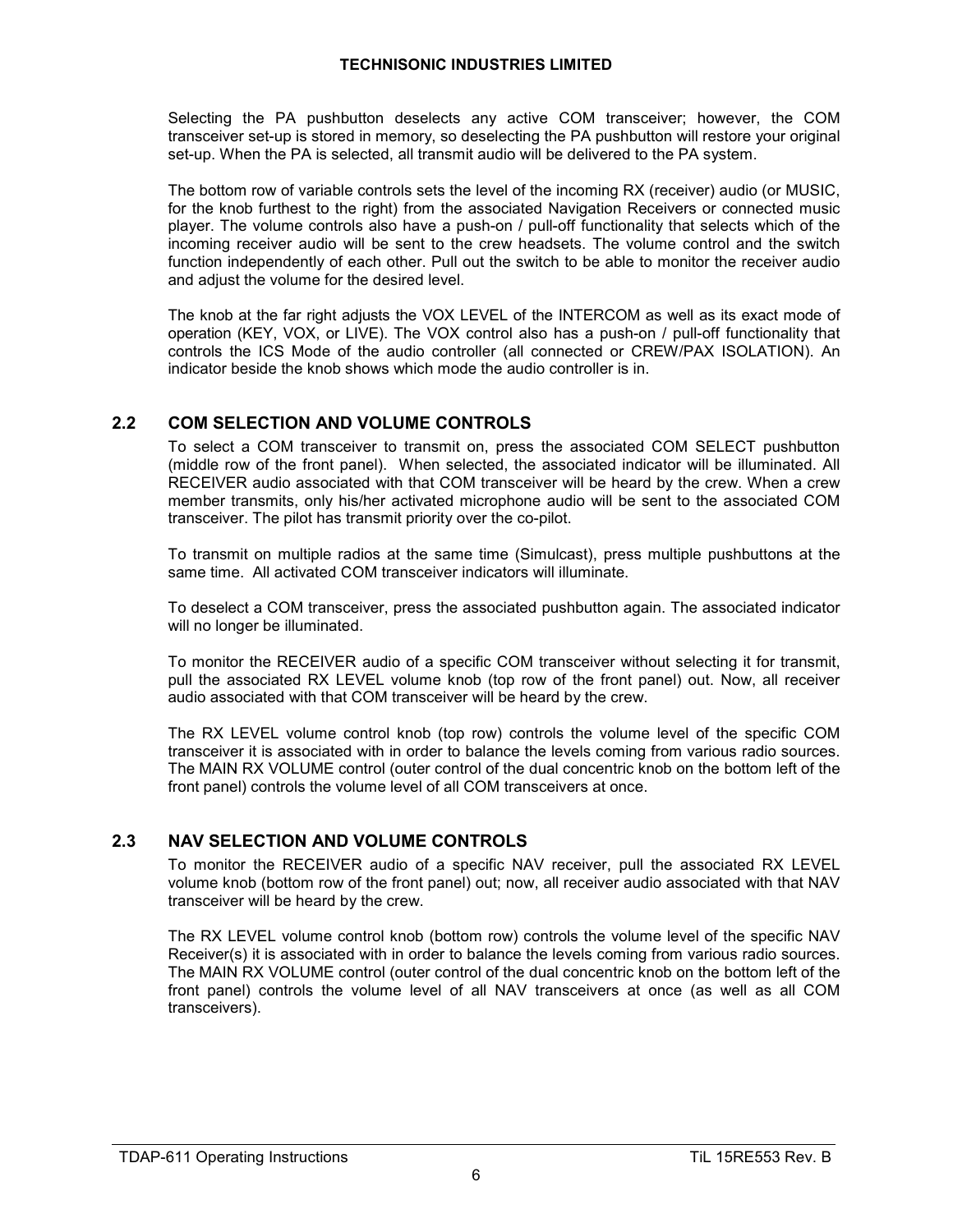## **2.4 INTERCOM (ICS) SELECTION AND VOLUME CONTROLS**

The ICS VOX knob selects how the intercom system is activated. In the VOX (Voice Activated) mode, the audio produced by any of the microphones will break the squelch of the intercom and the audio will be routed through the system. The threshold audio level required to break the squelch is adjusted by this knob. Turning the knob more counter-clockwise makes the system more sensitive to incoming mic audio. A fully counter-clockwise setting on the knob will leave the intercom on at all times giving LIVE or HOT MIC operation. When set fully clockwise, the intercom is in the KEYED mode and will only produce audio when the intercom PTT line is keyed.

While the co-pilot, pilot, and passengers have individual mic VOX gates (3 in total), they are controlled from a common front panel control. Individual gating reduces the amount of unwanted noise when the intercom is triggered and makes intercom communication more intelligible as a result. The passengers may have their VOX threshold offset by an internal adjustment (PAX VOX) to accommodate differing headset types or ambient noise conditions.

With only a single TDAP-611 Audio Panel, best operation of all ICS functions is obtained when the microphones are all of the same type (or have very similar characteristics). Headsets with significantly different microphones or earpiece efficiencies make it difficult to achieve satisfactory control adjustments for all users, unless they also have individual level controls. Good quality headsets (such as David Clark, Telex, or Bose), with noise reducing, amplified dynamic microphones and individual headset volume controls, give the most effective and user-adjustable performance and minimal system difficulties. The use of "clone" headsets that visually resemble these higher quality units, but have much poorer electrical and acoustic performance, is strongly discouraged, as the entire system operation will suffer. This is especially true under high noise conditions.

The ICS LEVEL knob controls the intercom volume level for all users. Fully clockwise is the maximum volume level and fully counter-clockwise is the minimum.

The TDAP-611 contains two Intercom systems, one that services the Pilot and Co-pilot and one that services the passengers. If the ICS VOX knob is pushed in, the two Intercom systems are interconnected and the crew members can communicate with the passengers through the intercom system. If the ICS VOX knob is pulled out and the indicator is illuminated, the Crew and Passenger intercom systems are isolated from one another on completely separate intercom systems and communication between the two groups through the intercom system is not possible.

### **2.5 PA CONTROLS**

To select the PA to transmit on, press the PA pushbutton. When selected, the associated indicator will be illuminated. Selecting the PA pushbutton deselects any active COM transceiver; however, the COM transceiver set-up is stored in memory, so deselecting the PA pushbutton will restore the original set-up. When the PA is selected, all transmit audio will be delivered to the PA system.

If the PA is selected for longer than 30 seconds, the PA select pushbutton indicator will begin to flash to warn users they will be talking on the PA system and not a radio. This is a safety feature to prevent accidental transmission over the PA system, which can have significant repercussions.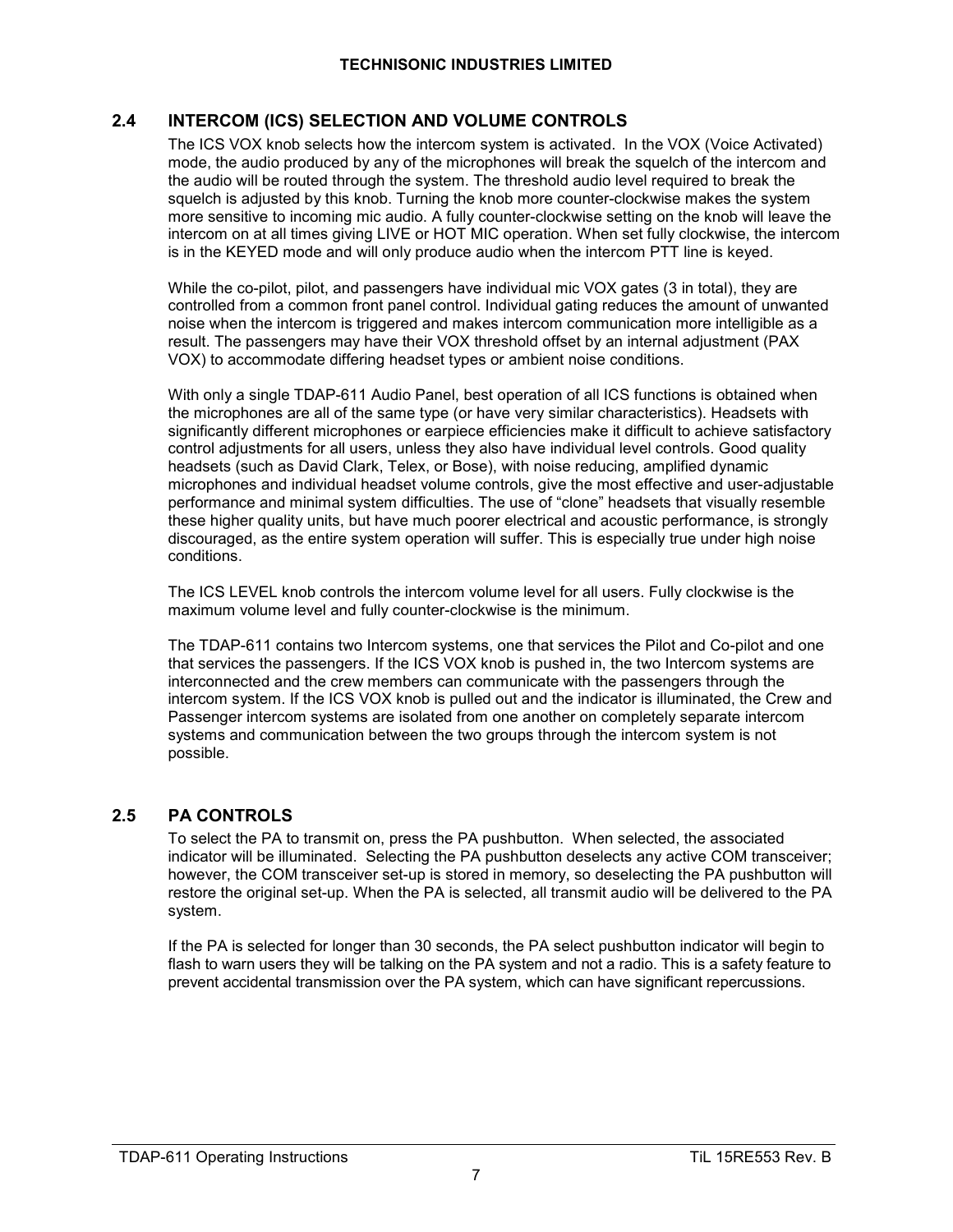#### **2.6 EMERGENCY SWITCH OPERATION**

The operation of the TDAP-611 control can be changed from NORMAL to EMERGENCY operation in two different ways.

First, if DC power fails to the unit, the internal auto-emergency function is enabled; this transfers the unit to a passive emergency mode to enable critical communication to continue for the pilot.

Second, the EMER/NORM can be placed in the EMER position (up) and will force this transfer.

In both cases, the backlighting will be extinguished and the panel will go black. In either case, the Pilot (or primary user of the control) is connected directly to the COM1 radio. Boom Mic Transmit operates normally, as does receive, but the headset power level is reduced to the passive (unamplified) radio level.

#### **2.7 DIRECT AUDIO CONNECTIONS**

The TDAP-611 has three different un-switched, direct audio inputs. One is routed directly to the Pilot's headset output via a resistive pad. This is used when an existing airframe threat alerting system must be tied directly to the pilot's headset. This function is active when in either the normal or emergency mode, and its volume is a function of the external generating source and the headset impedance. This should be tested (if implemented) to ensure adequate headset level is possible in the specific application. Excessive loading back through this connection may reduce headset volume or adversely affect the pilot's headset, so please be certain this function is correctly implemented.

The other direct inputs are un-switched only and are mixed with the regular RX audio bus. They will be partially muted during TX operation and must be used carefully to ensure correct system operation. This signal should NOT be wired in the harness if not needed, as it will serve merely as a source of noise if left stowed in the aircraft wiring. It cannot be switched off and will be lost during emergency operation.

#### **2.8 TONE ALERTING**

Alerting tones are activated by a ground trigger at the corresponding input pin and play once the alert line is triggered. The #3 (Decision Height) alert is timed and the #2 alert (Low Rotor) overrides tone #1 (Engine Failure). Always confirm alerting is working correctly and is at an acceptable level before completing any installation.

| <b>ALERT</b><br><b>FUNCTION</b> | <b>CORRESPONDING</b><br><b>TONE INPUT</b> | <b>FORMAT</b>                              | <b>INPUT PIN</b> |
|---------------------------------|-------------------------------------------|--------------------------------------------|------------------|
| <b>Engine Failure</b>           | 1 (Steady tone)                           | Repeat continuously.                       | Pin 15, Alert 1  |
| <b>Low Rotor RPM</b>            | 2 (Pulsing tone)                          | Repeat continuously.<br>Over-rides tone 1. | Pin 14, Alert 2  |
| <b>Decision Height</b>          | 3 (Two-tone)                              | Timed, 2-3 sec. Typical.                   | Pin 13, Alert 3  |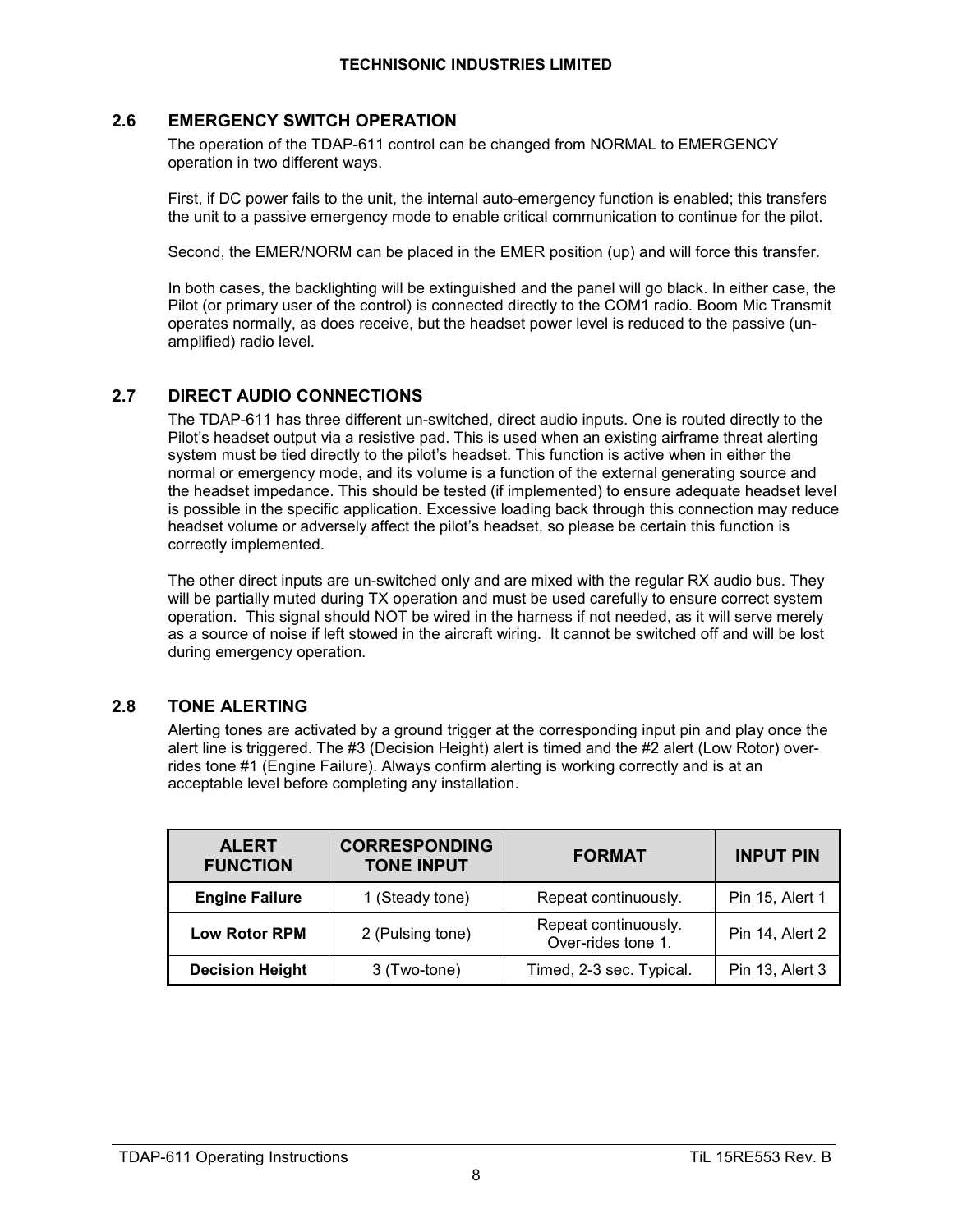#### **2.9 SPEAKER AUDIO**

The TDAP-611 has a speaker channel that may be used as a "music only" feed for a passenger cabin area, if desired. This is an optional connection and does not have to be used. The speaker level is driven by the front panel MUSIC control and by an optionally attached external music volume control.

#### **2.10 CHANGING RADIO LEGENDS**

The legends on the TDAP-611 front panel pushbuttons can all be easily changed in the field to suit special requirements. The legend insert is adhesive and can be removed by lifting a corner free with a sharp X-acto knife blade and then gently pulling the entire Lexan strip free. Remove the backing from a new legend strip (with the desired legends), line it up evenly, and press it into place on the overlay recess. The adhesive will cure fully in 48 hours. Be sure any bubbles are pressed out, and that all edges are firmly attached with no exposed lighted edges.